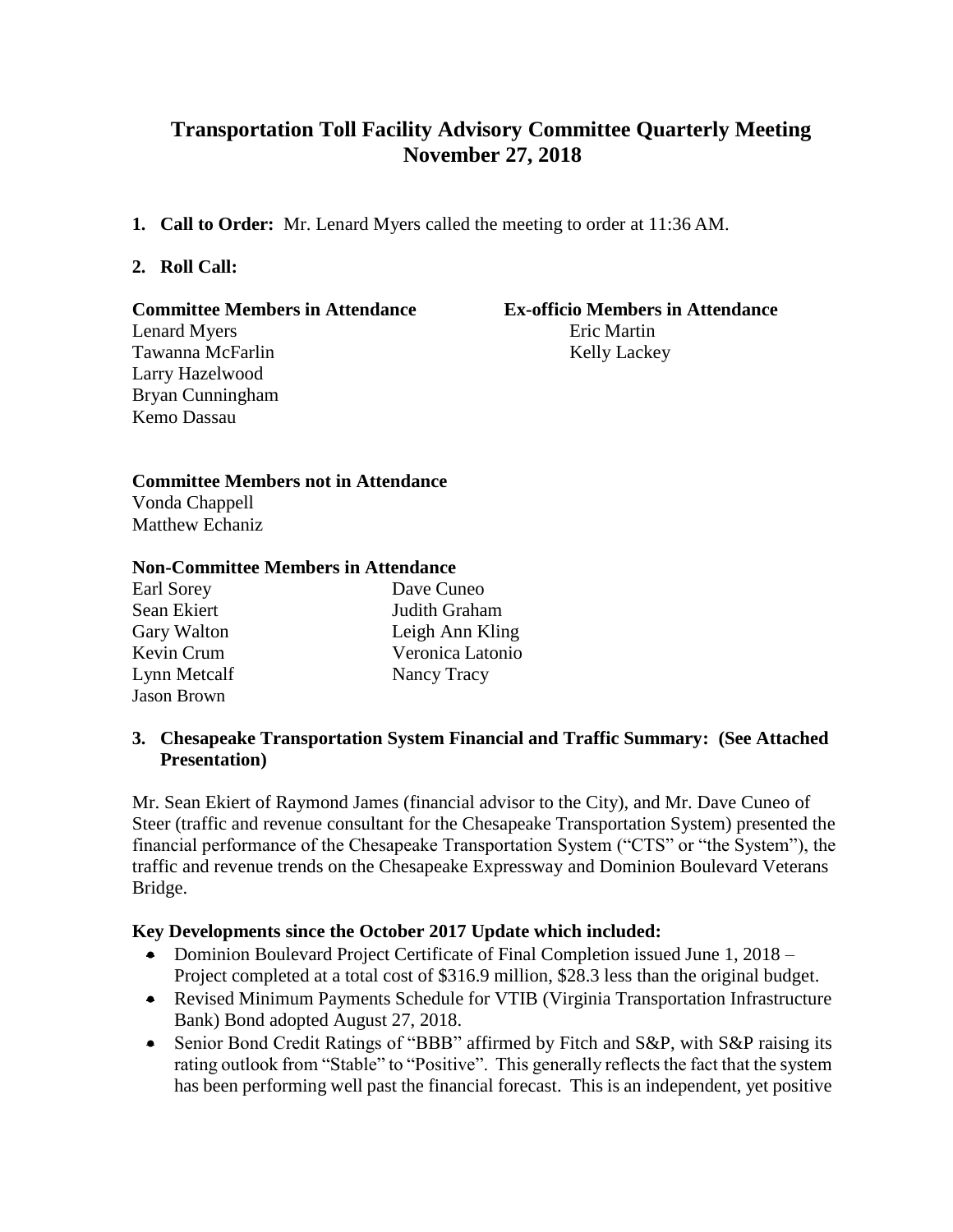review of the financial forecast of this project. Every two years the system requires forward looking traffic and revenue forecast updates.

 Updated Traffic and Revenue forecasts delivered November 2018, shows minimal changes to the Chesapeake Expressway revenue forecast and generally slightly lower Dominion revenue beginning in FY20.

## **Operating Results for fiscal Year ending June 30, 2018:**

- Expressway toll revenue was consistent with forecast.,
- Dominion toll revenue exceeded the forecast by \$1.44 million, despite challenges in the collection of "Toll by Plate" revenues.
- Overall Financial Performance was stronger than forecast, due to higher Dominion toll revenues and lower operating expenses.

## **Key Considerations:**

- The first annual payment on VTIB debt of \$4.4 million is due from Fiscal Year 2019's net revenue.
- Traffic, toll revenues, collection rates for Toll by Plate revenues, and operating expenses must be closely monitored to ensure adequate financial performance in coming years.

## *Chesapeake Expressway Annual Revenue and Traffic Performance:*

- The historical forecast for the Chesapeake Expressway shows the annual toll revenue for fiscal year ending June 30, 2018 to be on track.
- Revenue in 2018 increased 1.4% above revenue in 2017, but was 0.3% below forecast.
- 2018 traffic increased 1.3% from 2017, but was 4.0% below forecast.
- For fiscal year 2018, cash transactions comprised 25%, EZPass transactions without the discount program comprised 36%, and EZPass transactions with the discount program comprised 39% of the total annual toll transactions.

#### *Chesapeake Expressway Peak Weekend Traffic and Revenue Trends:*

- The electronic toll collection continues to grow, with Cash now representing 33% of the peak weekend toll transactions which runs from the weekend before Memorial Day until the weekend after Labor Day.
- The share of revenue from the Expressway Discount Program is very low due to the low toll rate of \$0.75 per transaction.
- 37% of peak season toll revenue is derived from cash transactions which remains a significant contributor.
- It was contemplated to convert the Expressway into a Toll by Plate (replacing cash collection), however with the majority of cash being collected is from out of state, it could be very difficult to collect.
- Peak weekend tolls comprise over 40% of annual toll revenues on the Expressway.
- Battlefield Blvd. traffic is fairly consistent between winter and summer; peak Saturday traffic volumes on Battlefield Blvd. are approximately 18,352 vehicles per day vs. 31,891 vehicles per day on the Expressway.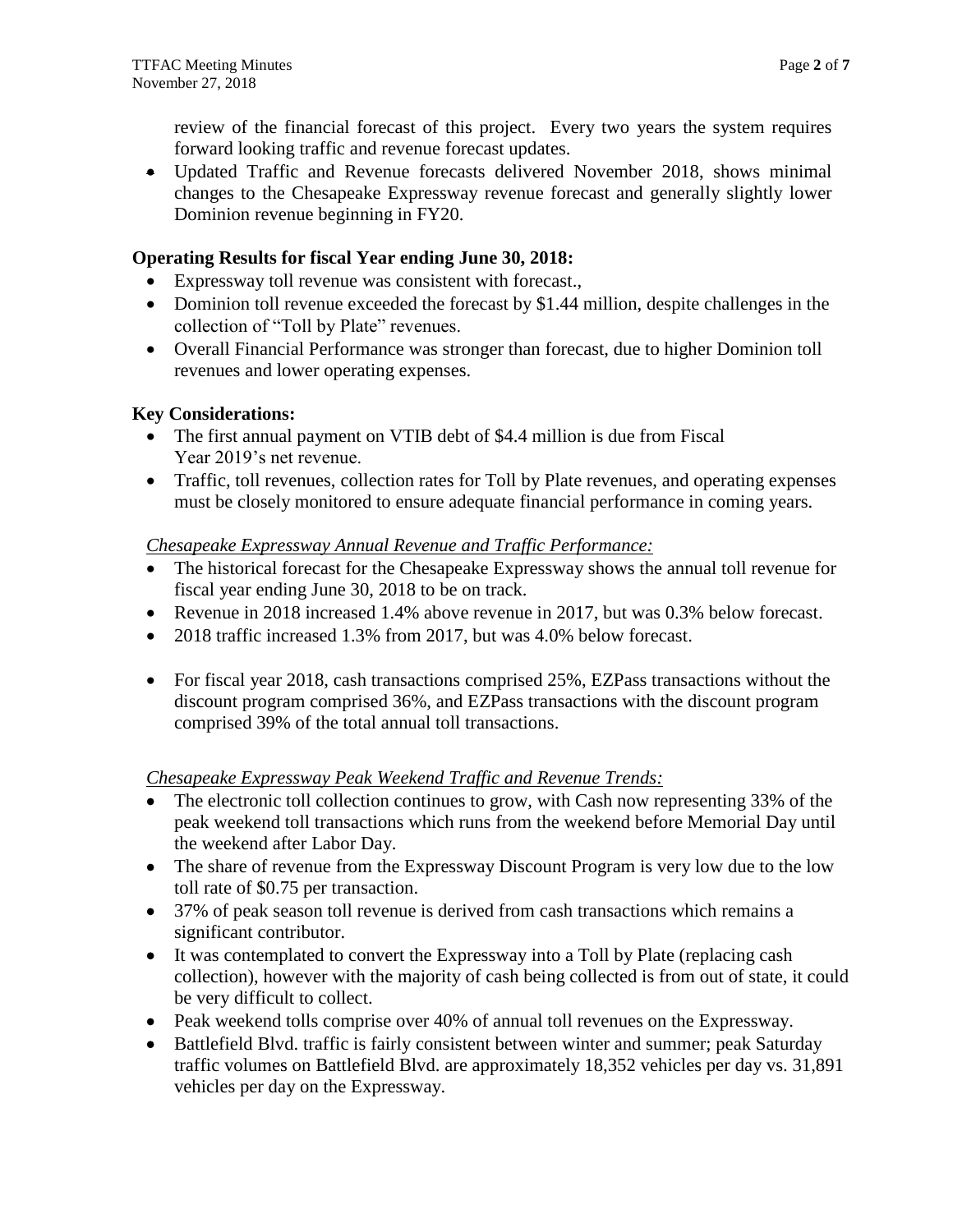# *Revised Traffic and Revenue Projections for the Chesapeake Expressway:*

- Revised traffic and revenue projections for the Expressway are very minor.
- The largest revenue reduction was just over 1% for a given year, and years after 2034 have small revenue increase

# *Dominion Boulevard Veterans Bridge Update:*

- As required by the financing documents, a Certificate of Final Completion dated June 1, 2018 was delivered to the Bond Trustee and the VTIB Administrator.
- The Dominion Boulevard Project was completed at a total cost that was \$28.3 million less than the original project budget at the time of the 2012 financing.
- The lower project cost resulted in lower VTIB loan/borrowing, and therefore lowered VTIB debt service payments.

# *Dominion Boulevard Traffic and Revenue-Comparison with Forecast*

- While initial traffic has exceeded forecast, the growth has not been as fast as the forecasted ramp-up, and more growth will be needed to achieve projected results following the ramp-up.
- Actual gross revenue has been tracking at or above forecast, despite a smaller share of Toll by Plate transactions.

# *Dominion Boulevard – EZPass Monthly Share & Toll by Plate Performance*

- The EZPass share of traffic has continued a small increase since starting higher than forecast.
- Will need to continue growing to reach the predicted level of 89% of total toll transactions.
- Toll by Plate monthly revenue has been increasing but is generally still less than the cost of collecting the revenue.

Mr. Myers inquired if the cost to collect was primarily due to Attorney's fees, court costs or Back Office costs; Mr. Walton responded that the cost of collecting toll-by-plate revenue is based on the contract cost to process those transactions, send the invoice and then collect the revenue. The City is working with Back Office provider to get the costs more in line with revenue. Mr. Walton also advised that the collections process for delinquent toll accounts was suspended mid-year due to unexpected impacts on staff which resulted in lower toll-by-plate revenues. The City then started working with the back office vendor to implement a new delinquent account collections process. The new process is expected to begin at the end of December 2018, which should result in toll-by-plate revenues more closely matching or exceeding the cost to collect.

Mr. Myers inquired whether the collection costs and collected revenue is similar to or in line with SNJB (South Norfolk Jordan Bridge); Ms. Latonio responded that it is not at this time because SNJB has a more mature collection process. They currently use two collection agencies, as well as court proceedings, wage garnishment proceedings and the DMV vehicle registration withholding program.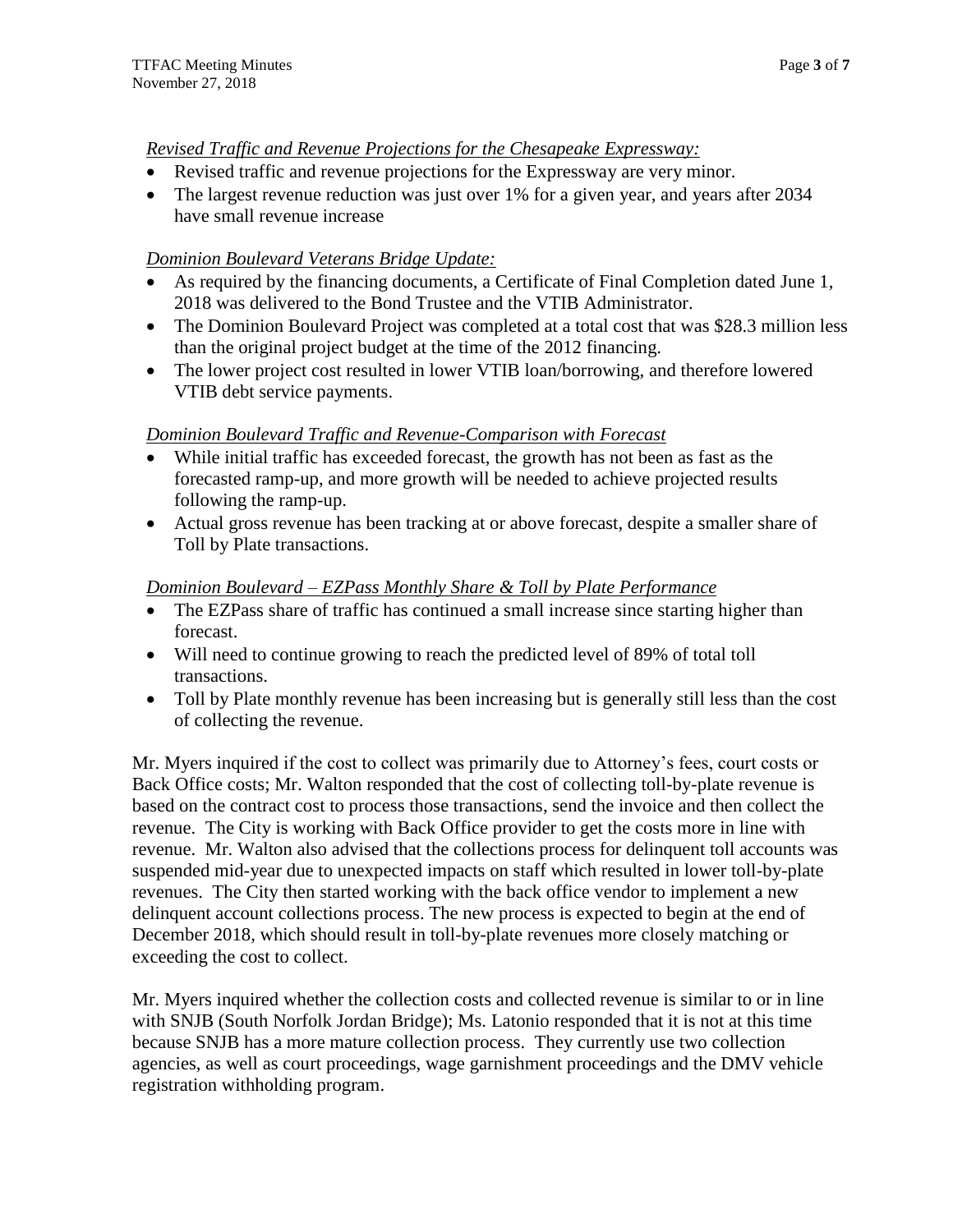Mr. Hazelwood inquired whether this cost of collections were due to sporadic use by toll-byplate customers; Mr. Walton replied that there seems to be a 'pool' of intermittent users that do not use EZPass and stated that on any given day there are on average 5,000 toll-by-plate transactions. Mr. Walton then provided EZPass penetration statistics that show EZPass usage on most facilities is between 75% and 85% and that Dominion Blvd. is currently at the upper end of this range. Dominion Blvd. is forecast to be at 89% EZPass usage in the future.

Mr. Hazelwood inquired if the savings from EZPass was shown on the toll invoice; Mr. Walton responded that they did include this on the invoicing for the first year but it incurred additional costs so they no longer do this. Ms. Kling added that they do have scripting in place at the call center to advise toll-by-plate customer of the cost savings by switching to EZPass.

# *Revised Traffic and Revenue Projections for Dominion Boulevard*

- Forecasts updated to reflect recent experience with payment type, vehicle class, annualization, and leakage, as well as timing of future network expansion projects and the updated growth outlook.
- The new forecasts tend to be slightly lower than the prior forecasts.

Mr. Dassau then inquired about the difference between toll-by-plate traffic and revenue and EZPass revenue; Mr. Walton explained that the Dominion Blvd. EZP Toll rate is \$1.10 and the non-EZPass toll invoice has a \$2 surcharge that helps cover the additional cost incurred for processing that transaction. For all EZPass tolls collected there is also small fee retained by VDOT to cover the expense of processing EZPass transactions. The \$2.00 surcharge rate on toll-by-plate transactions can be adjusted, however the concern is that, if the surcharge amount is raised, the capture rate may go down.

Mr. Dassau inquired whether there are additional assessment fees on top of the surcharge; Mr. Walton stated that upon the second invoice there is a \$10 late fee added and another \$10 fee is added if a third invoice is required. If the invoices go to collections there are additional fees added to cover the additional costs incurred during the collections process.

Mr. Dassau asked if they had considered lowering the \$10 fee to \$8 for 'aesthetic' reasons to see if it increases the rate of payment; Mr. Cuneo answered that this will be better revisited once collections payment data is available from delinquent toll account collections. Mr. Walton did advise that Dominion's fees are much lower than the fees assessed by other toll operators in the area. Mr. Eckert added that the revised Traffic and Revenue Projections which incorporated actual traffic and revenue data resulted in minimal changes which shows system performance is as expected.

Mr. Martin inquired about the dip in the forecast around 2023; Mr. Cuneo stated that this dip is expected when the High-rise Bridge replacement and Deep Creek Bridge replacement are completed.

# *CTS Operating Expenses and Renewal/Replacement Deposits*

Operating expenses have increased due to addition of Dominion Blvd. into the system;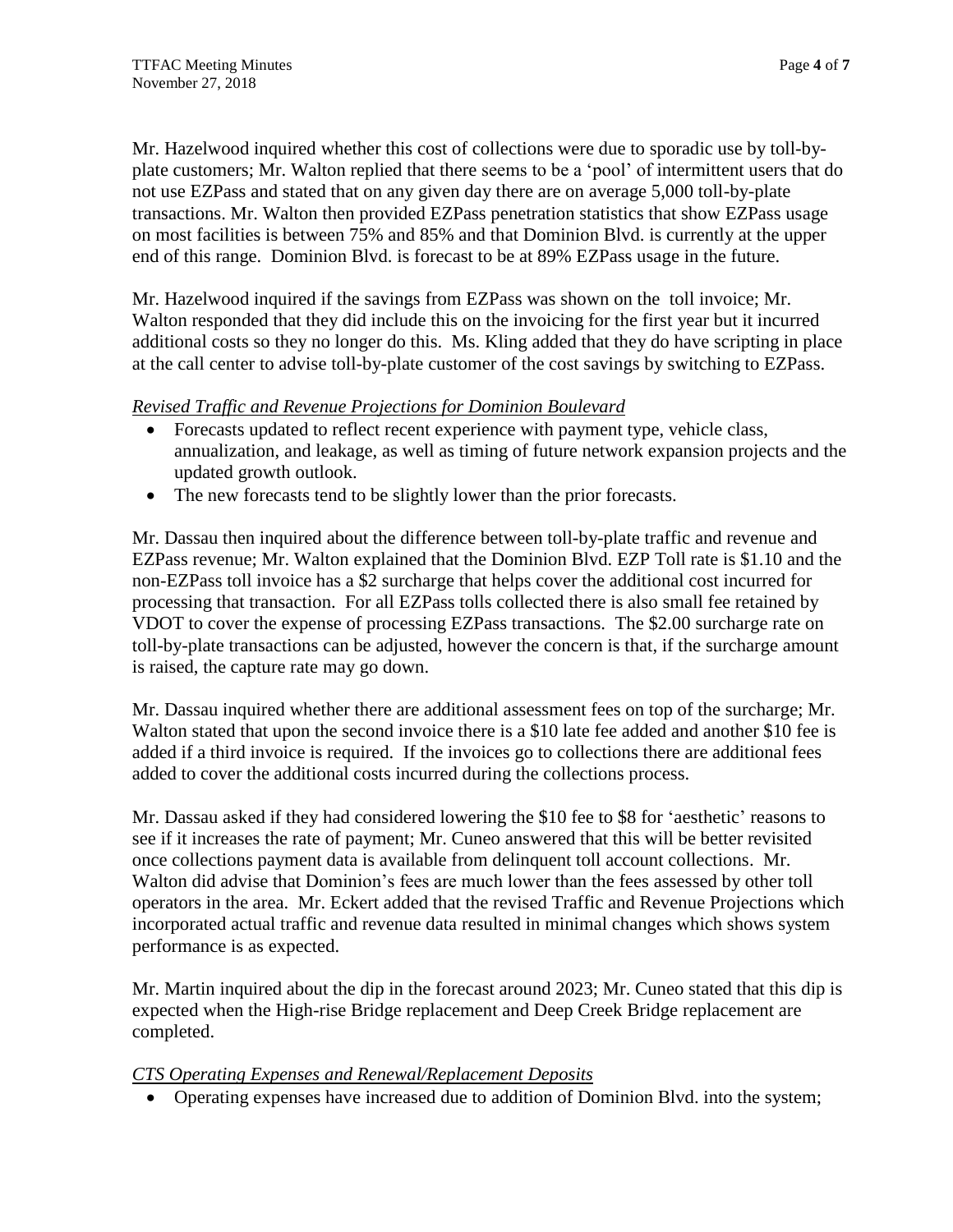toll revenue has increased and the toll structure on Dominion Blvd. is designed to accommodate the higher operating costs associated with toll-by-plate tolling (non-EZPass transactions).

• The Renewal and Replacement Deposits are determined annually by a consulting engineer after evaluating both facilities; the consultant provides cost estimates on funding required to maintain the facilities in accordance with the Bond Indenture requirements.

# *The 2018 Forecast- CTS Financial Plan (2013-2022)*

- The operating expenses, bond debt payments and VTIB minimum payment and renewal and replacement costs are all required annual payments; additional revenue above required payments must be used toward accelerated payment of the VTIB loan.
- Reserve deposits will not be made after fiscal year 2019.

# *The Actual and Projected Financial Performance*

- The 2018 Surplus Revenue exceeded the 2017 Forecast, as Dominion toll revenues exceeded forecast and operating expenses were lower than forecast.
- Projected surplus revenue for the fiscal year of 2019 is nearly unchanged from the prior forecast. Projected surplus revenue for fiscal year 2020 and beyond is generally lower, due to the lower projected Dominion toll revenues and slightly higher operating expenses. These factors are partially offset by lower required VTIB debt service.
- Future projections will be updated based upon actual CTS operating result and other factors impacting traffic and revenue of the System.

Mr. Martin asked if there is a maximum deposit limit to Reserve accounts; Mr. Ekiert replied that there is a maximum reserve requirement for the various accounts and they have all been met. Mr. Martin asked what those reserve numbers are; Mr. Ekiert described that there are several different reserve funds with each having a different set of requirements. Mr. Ekiert then briefly described each and indicated that the system will not be adding additional funds to the reserve accounts but those accounts would continue to grow from annual interest earnings.

#### *Observations and Overall Conclusions:*

- The majority of Peak Weekend travelers continue to use the Expressway over Battlefield Boulevard.
- The Chesapeake Expressway traffic and revenue exhibited modest growth in the fiscal year of 2018, with revenue keeping pace with forecast.
- Minimal changes were made to the Expressway traffic and revenue forecast.
- Dominion Boulevard Project final completion came in \$28 million below budget which allows for a reduction of VTIB debt service by \$545,000 annually versus prior plan.
- While initial Dominion traffic and revenue has exceeded forecast, the growth has not.
- The updated Dominion forecast includes lower revenues after 2020 versus the prior forecasts.
- Currently, DBVB Toll by Plate revenues collected are less than the costs incurred to collect this revenue. New processes are starting very soon with lots of optimism.
- CTS is projected to be in compliance with its financial requirements in future years, but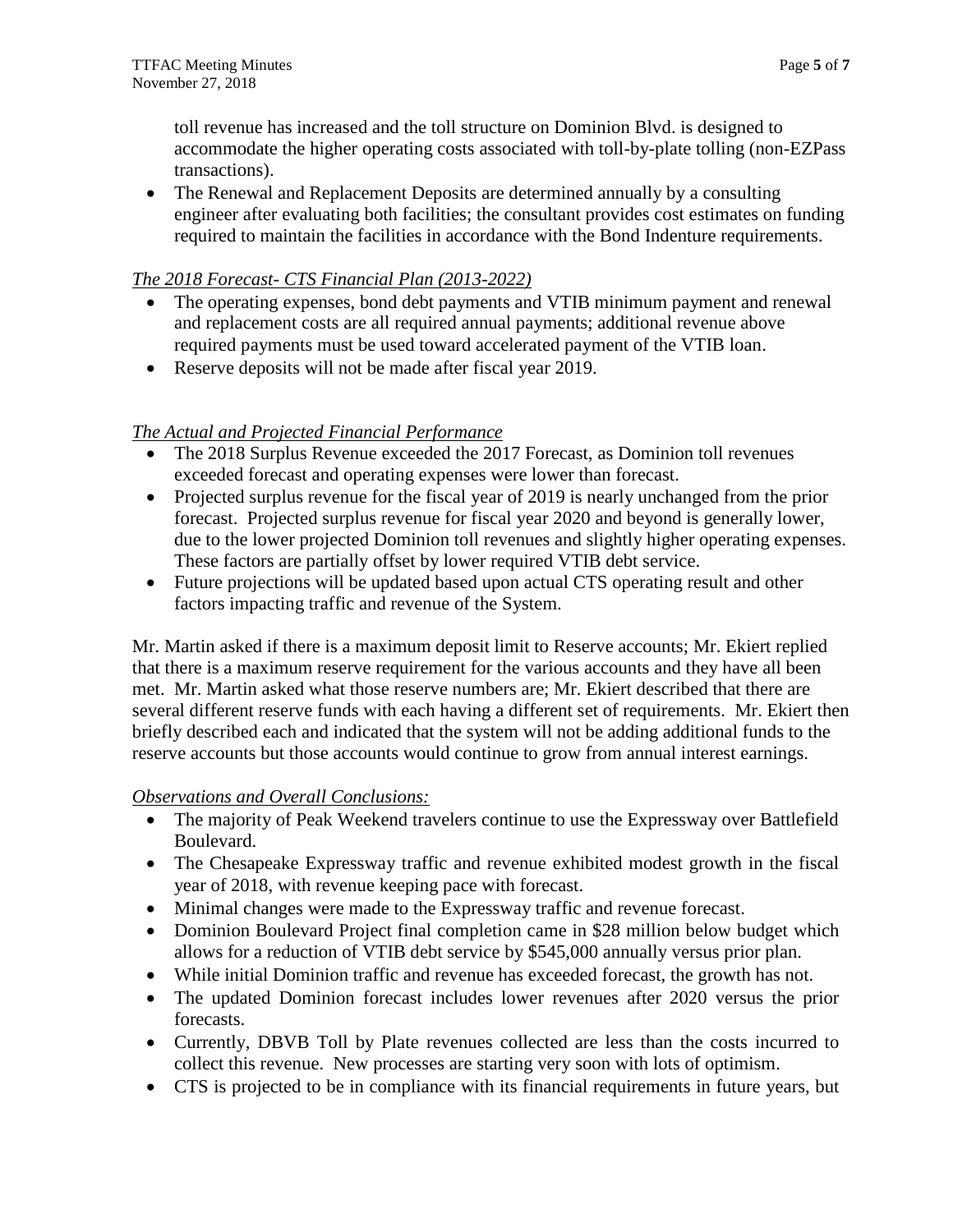traffic, revenue and operating expenses must be closely monitored.

 **No changes to the adopted Toll Schedule are recommended at this time for Dominion Boulevard Veterans Bridge and the Chesapeake Expressway.** 

## *Questions/Comments*

Mr. Dassau inquired whether there were any discussions of converting US17 into an interstate. Mr. Sorey advised that there were ongoing discussions regarding a future conversion to interstate but there were no definitive plans at this time.

Mr. Martin advised that the Centerville Bridge would be undergoing repairs that would require a 4 month closure planned to start in mid-June 15.

Mr. Myers asked for a motion to recommend that City Council maintain the current toll schedules. Mr. Cunningham made a motion to recommend that City Council maintain the current toll schedules, which was seconded by Mr. Dassau. The committee approved the motion with no dissent.

## **4. SNJB (South Norfolk Jordan Bridge) Update:**

Mr. Crum stated that as of October 31, 2018 traffic was up 1% over last year. EZPass usage thru September last year had increased to 83% which represented a 2% increase. Mr. Crum indicated that the presence of an aircraft carrier at the Norfolk Naval Shipyard makes a significant difference in daily traffic demand. Mr. Crum advised that they had secured private contractors for winter snow removal and had conducted training in preparation for any winter weather. Mr. Crum advised that they expected to have a small toll increase next year and that an upcoming meeting would finalize the toll increase. Mr. Walton added that there will be a need to work through the TTFAC Committee to get a time and location for a Public Informational Meeting.

Ms. Latonio provided an update with regards to North Carolina and Virginia entering into a reciprocity agreement (for enforcement of toll violations between the two states). Earlier this year, SNJB was requested to assist with facilitating discussions with NCTA (North Carolina Turnpike Authority) for establishing reciprocity between Virginia and North Carolina which has led to several working meetings. Work towards establishment of reciprocity is ongoing.

#### **5. New Business/Discussion.**

Mr. Walton provided an update on the Administration Building Renovation Project. The Project received Notice to Proceed in February 2018 and it remains unfinished. The City has been investigating alternatives to complete the project; at this time, the office remains closed to walk in customers.

Mr. Walton provided information about the upgrade to the toll revenue collection system at the Chesapeake Expressway. The ARCS/Transcore System is at the end of life and being replaced by the TransCore Infinity System which is already in operation at a number of facilities across Virginia. System Development is currently underway with implementation expected in the